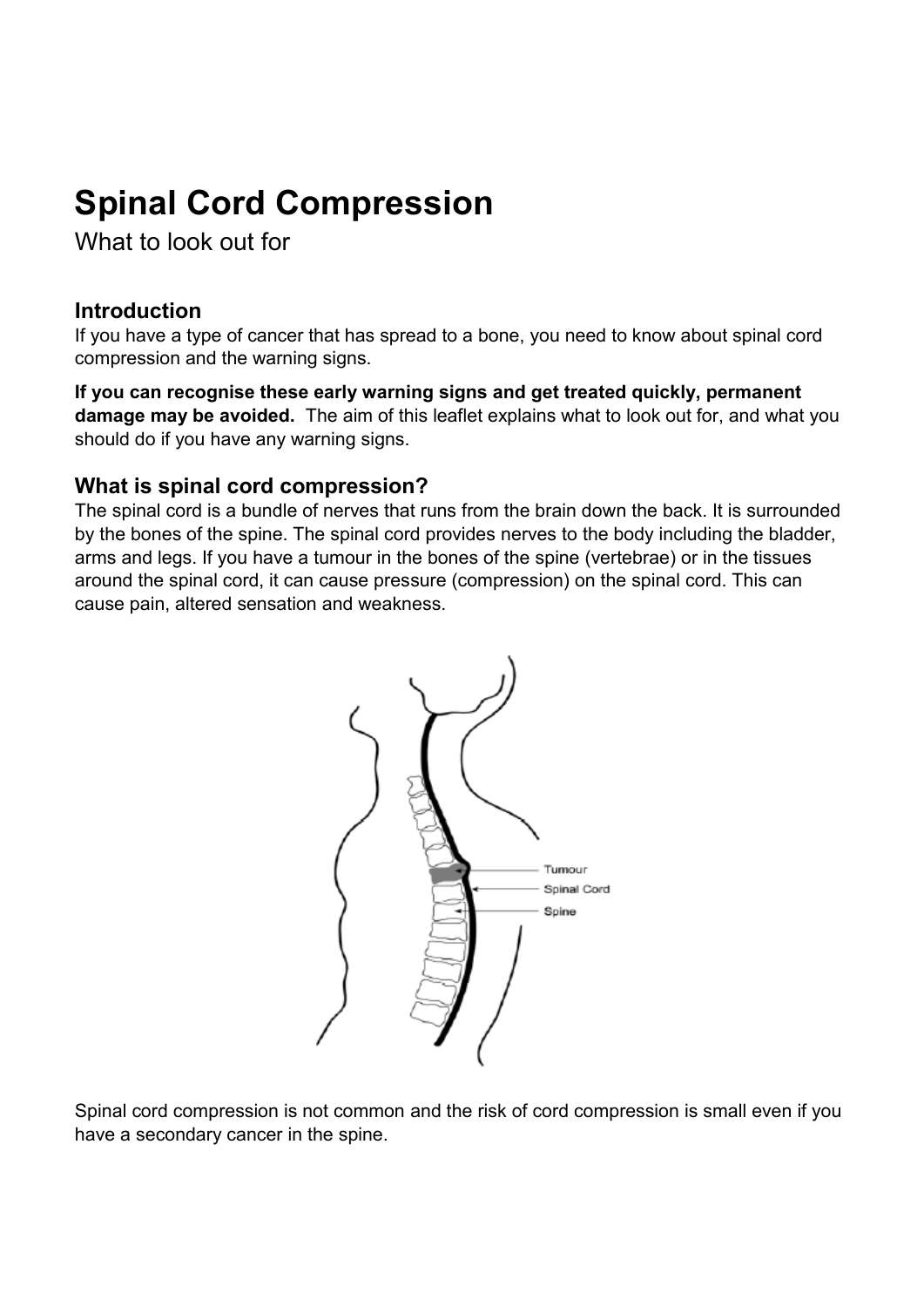## **What are the warning signs?**

This depends on which part of the spine is affected. Pain may be present for some time before other symptoms develop. The warning signs can be any of the following:

- pain in one area of your spine that is severe, distressing or different from your usual pain
- pain down your leg or arm
- tingling like electric shocks down your spine into your legs, or arms and legs
- severe pain in your spine which changes when you lie down or stand up, lift or strain, wakes you at night, or stops you getting to sleep
- pain which starts in the spine and goes around the chest or abdomen
- new pain which gets worse and does not respond to painkillers
- stiffness and heaviness in your legs affecting your balance and walking
- numbness or changed sensation in your legs this can also affect your lower body, chest or arms
- weakness in your legs, or arms and legs
- bladder or bowel problems loss of control (incontinence) or not being able to empty your bladder

## **What should I do if I develop any warning signs?**

Get advice immediately: contact the hospital team where you usually go for your cancer follow-up clinics, your GP or Macmillan nurse. Describe your symptoms and explain that you are worried that you may have spinal cord compression and that you need to be seen urgently.

### **Don't delay. Ring someone today even if it is at a weekend or a holiday period.**

# **What happens next?**

- A doctor needs to examine you. If the doctor suspects that you may have spinal cord compression they will advise you to stay flat in bed and a scan of your spine will be arranged urgently. This is usually an MRI scan, but you may have a different scan if this is not suitable for you.
- The doctor will prescribe steroids (dexamethasone) for you before or after the scan. Steroids reduce pressure and swelling around nerve tissue. If you are diabetic, or have had problems with steroids in the past, you should tell your doctor.
- Radiotherapy, surgery or chemotherapy are all options for treatment. The oncology team will discuss your symptoms with the specialist surgeons, should surgery be an option for you. This treatment option depends on the type of cancer, which part of the spine is affected and your general health. In any case, treatment should start as soon as possible after the scan.
- If you have cord compression you will probably be admitted to your local hospital. You may need to be transferred to The Christie for radiotherapy or Salford Royal if you need surgery.

You will have to stay flat in bed until the doctors are satisfied that your spine is stable and it is safe to start walking again. You will get help with this from the physiotherapist. If your neck or top of the (cervical) spine is affected, you will also need to wear a collar to prevent damage to the spinal cord.